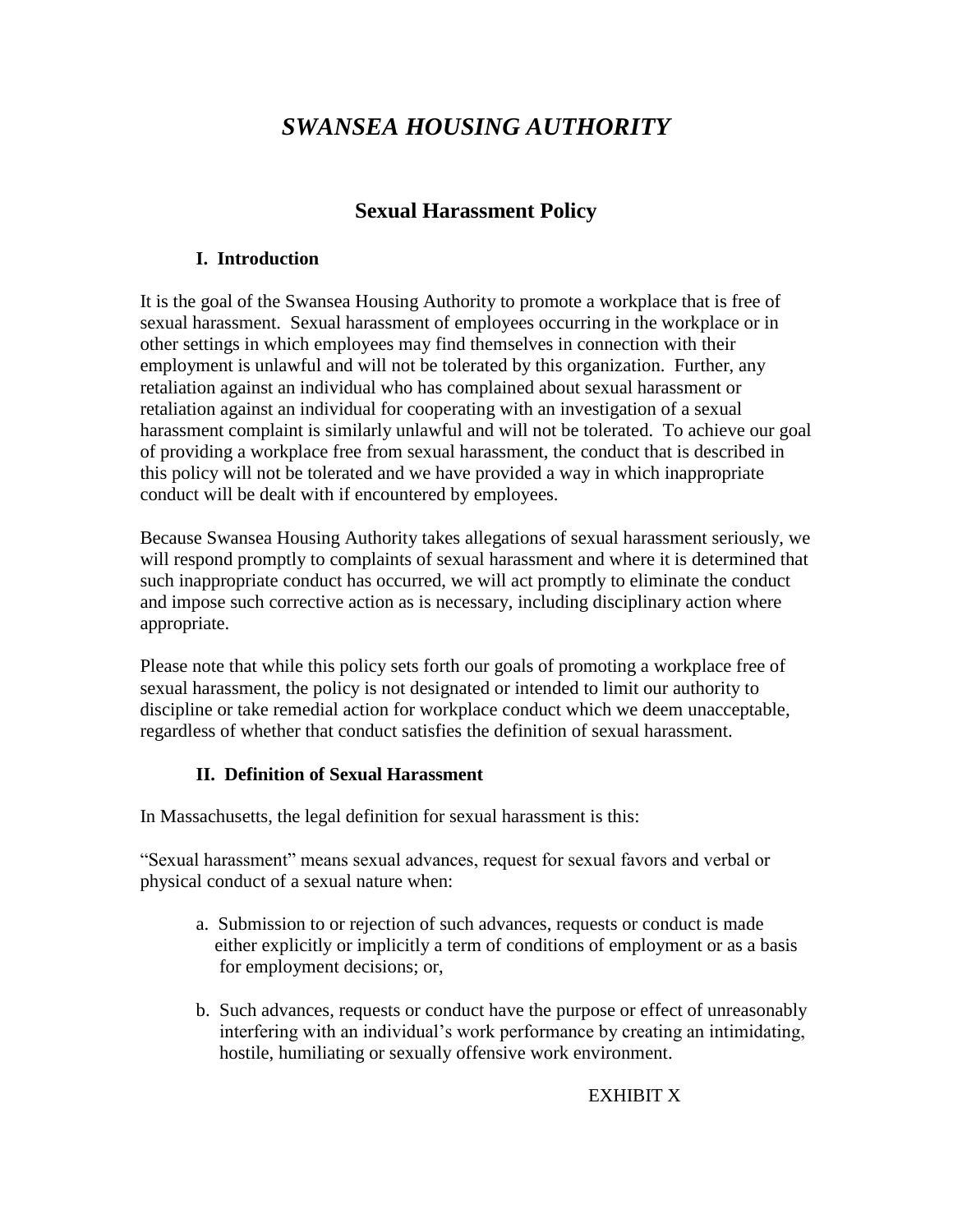Under these definitions, direct or implied, requests by a supervisor for sexual favors in exchange for actual or promised job benefits such as favorable reviews, salary increases, promotions, increased benefits or continued employment constitutes sexual harassment.

The legal definition of sexual harassment is broad and in addition to the above examples, other sexually oriented conduct, whether it is intended or not, that is unwelcome and has the effect of creating a work place environment that is hostile, offensive, intimidating or humiliating to male or female workers may also constitute sexual harassment.

While it is not possible to list all those additional circumstances that may constitute sexual harassment, the following are some examples of conduct, which if unwelcome, may constitute sexual harassment depending upon the totality of the circumstances including the severity of the conduct and its pervasiveness:

- Unwelcome sexual advances whether they involved physical touching or not;
- Sexual epithets, jokes, written or oral references to sexual conduct, gossip regarding one's sex life, comment on an individual's body, comment about an individual's sexual activity, deficiencies or prowess;
- Displaying sexually suggestive objects, pictures or cartoons;
- Inquiries into one's sexual experiences, and
- Discussion of one's sexual activities.

All employees should take special note that, as stated above, retaliation against an individual who has complained about sexual harassment, and retaliation against individuals for cooperating with an investigation of a sexual harassment complaint is unlawful and will not be tolerated by this organization.

# **III. Complaints of Sexual Harassment**

If any of our employees believe that he or she has been subjected to sexual harassment, the employee has the right to file a complaint with our organization. This may be done in writing or orally.

If you would like to file a complaint, you may do so by contacting the Manager or the Chairman of the Board of Commissioners if the complaint is about the Manager. This person is also available to discuss any concerns you may have and to provide information to you about our policy on sexual harassment and our complaint process.